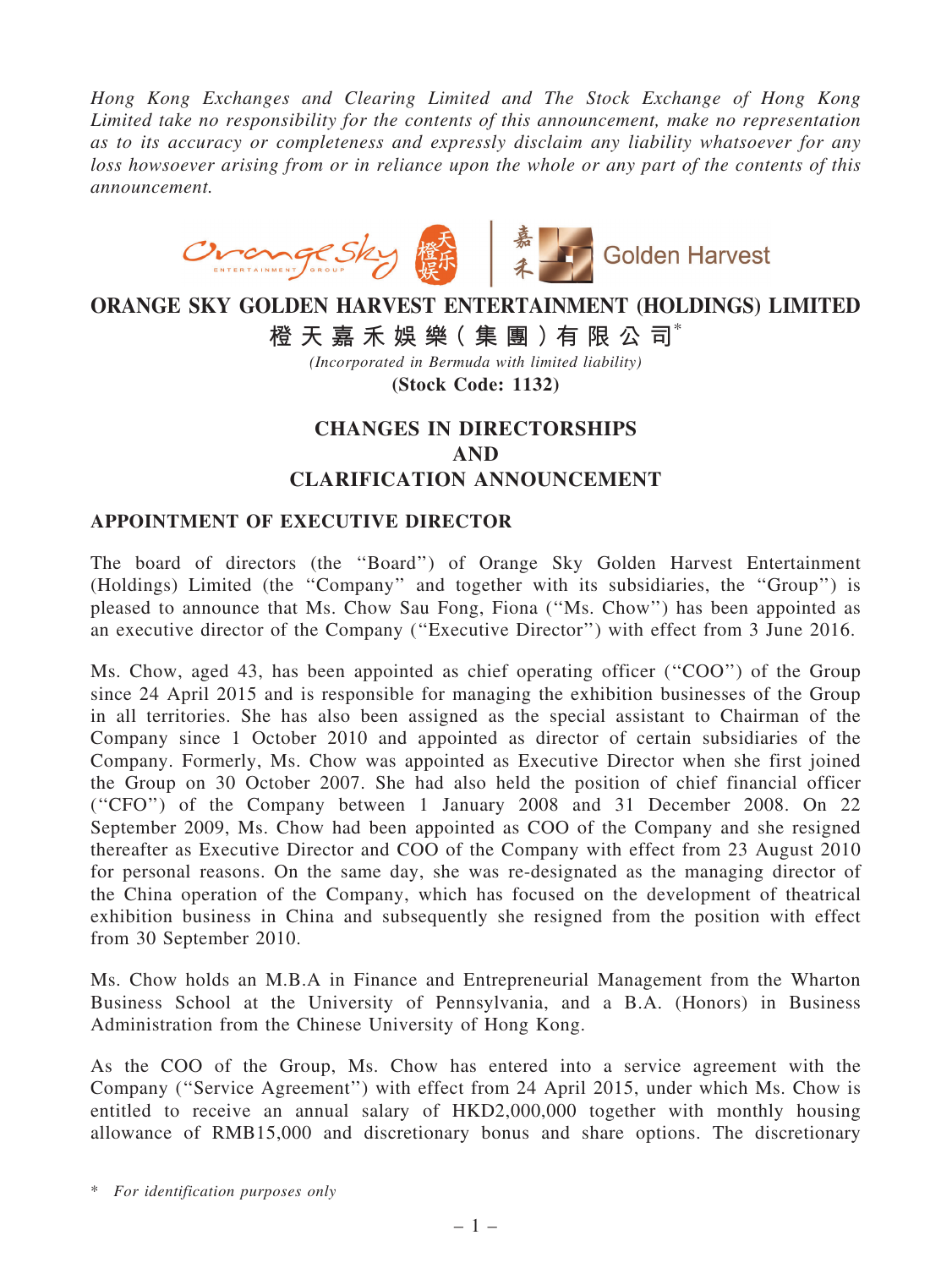bonus will be determined at the Company's discretion by reference to her individual performance, the Company's performance and the Company's remuneration policy and subject to the approval by the Board. Additionally, Ms. Chow is interested in outstanding options granted to her under share option scheme of the Company adopted on 11 November 2009 entitling her to subscribe for 27,400,000 shares. The Company may also grant share options from time to time to Ms. Chow as an incentive for her services during the term, provided that the maximum total number of share options granted to Ms. Chow during the term shall not be more than 1% of the entire issued share capital of the Company. The number of share options granted to Ms. Chow shall be subject to the approval by the Board. The emolument of Ms. Chow is determined by reference to industry norm and market conditions and with reference to her duties and responsibilities with the Company.

Ms. Chow's appointment as an Executive Director will be for a term of 3 years with effect from 3 June 2016. She will be subject to retirement by rotation and re-election at the general meetings of the Company in accordance with the provisions of the bye-laws of the Company (the ''Bye-laws''). However, Ms. Chow will not receive any remuneration in her capacity as an Executive Director under the Service Agreement.

Save as disclosed herein, as at the date of this announcement, (a) Ms. Chow has not held any directorship in other listed companies in the last three years and does not hold any other positions with the Company or other members of the Group; (b) Ms. Chow does not have any relationship with any directors, senior management or substantial or controlling shareholders of the Company; (c) there are no other matters concerning Ms. Chow that need to be brought to the attention of the shareholders of the Company nor any information to be disclosed pursuant to the requirements of Rule  $13.51(2)(h)-(v)$  of the Rules Governing the Listing of Securities on The Stock Exchange of Hong Kong Limited (the ''Listing Rules''); and (d) Ms. Chow does not have any option or interests in the ordinary shares of the Company within the meaning of Part XV of the Securities and Futures Ordinance (''SFO'').

#### APPOINTMENT OF INDEPENDENT NON-EXECUTIVE DIRECTOR AND MEMBER OF AUDIT COMMITTEE

The Board is pleased to further announce that Mr. Fung Chi Man, Henry (''Mr. Fung'') has been appointed as an independent non-executive director (''Independent Non-executive Director") and a member of the audit committee ("Audit Committee") of the Company with effect from 3 June 2016.

Mr. Fung, aged 47, has over twenty years of experience in the legal profession. He is a partner of Holman Fenwick Willan (''HFW'') since 1999 and the chief representative of the Shanghai Office of Holman Fenwick Willan LLP. Mr. Fung obtained a degree of Bachelor of Laws and a Postgraduate Certificate in Laws from the University of Hong Kong. He also has a PRC law degree from the China University of Political Science and Law. Mr. Fung is currently a practicing solicitor of the High Courts of Hong Kong and England & Wales. Mr. Fung is also a notary public and a China-appointed attesting officer in Hong Kong. Besides, Mr. Fung is also a civil celebrants of marriages, an HKIAC arbitrator, a member of the Solicitors Disciplinary Tribunal and a chairman of the Appeal Tribunal Panel (Buildings) in Hong Kong.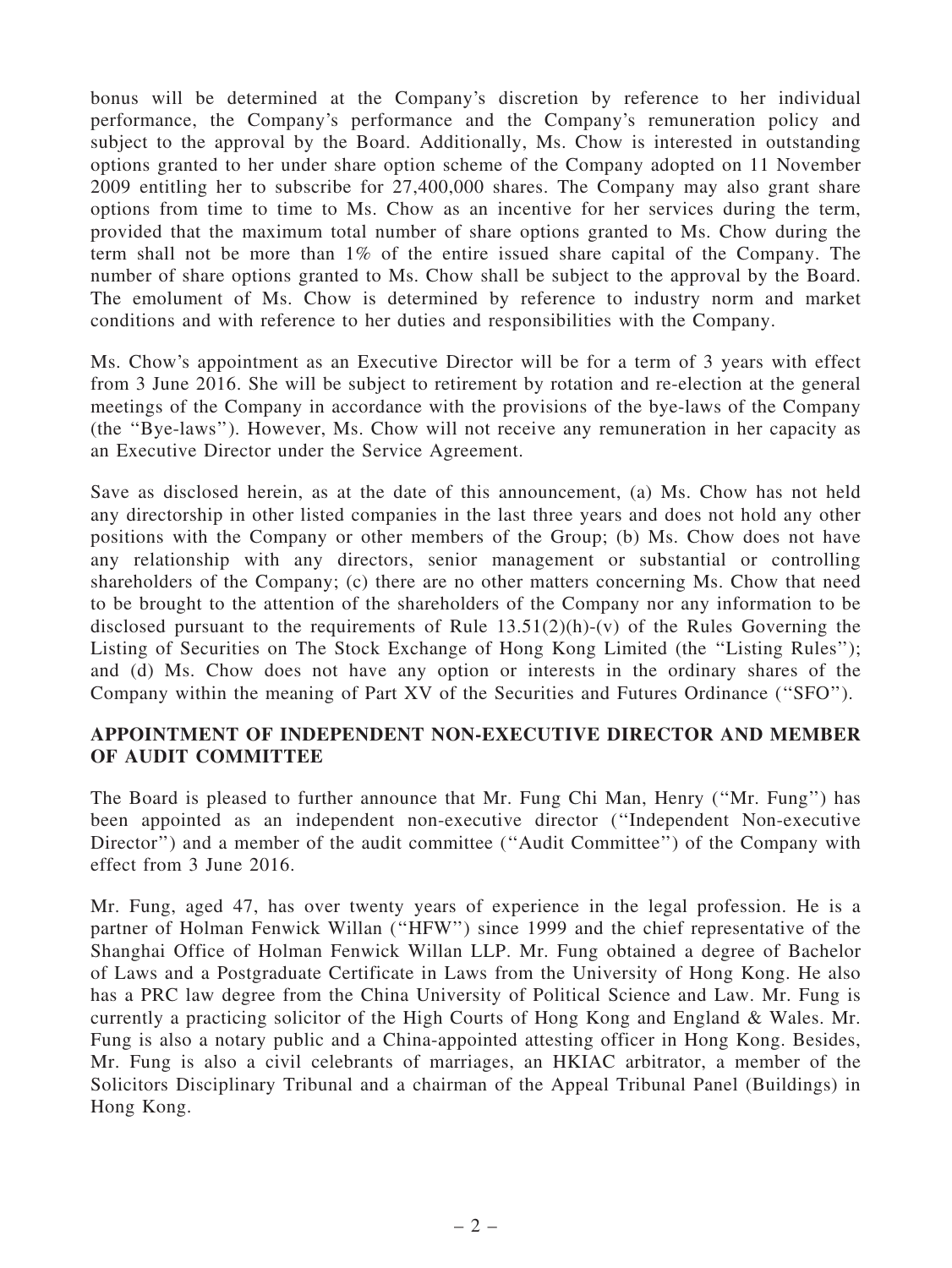Mr. Fung has entered into a letter of appointment with the Company for his appointment as an Independent Non-executive Director. The term of office of Mr. Fung as an Independent Non-executive Director is starting from 3 June 2016. He will not have a fixed term of service and will be subject to retirement by rotation and re-election at the general meetings of the Company in accordance with the provisions of the Bye-laws. Mr. Fung will be entitled to a Director's fee in the amount of HK\$200,000 on an annual basis plus a fee of HK\$10,000 per regular Board meeting attended which is determined by reference to his duties as an Independent Non-executive Director and a member of the Audit Committee.

Although Mr. Fung is a partner of HFW, which is currently providing services to the Company and one of its subsidiaries relating to a debt collection case, the Company is satisfied and has demonstrated to the satisfaction of The Stock Exchange of Hong Kong Limited (the "Exchange") that the appointment of Mr. Fung as an Independent Nonexecutive Director is justified due to the following reasons:

- (a) Mr. Fung has not had and does not have any executive or management role or functions in the Company and its subsidiaries, nor has he been involved in the Company's day-today management and operations or employed by any member of the Group;
- (b) Mr. Fung does not have any familial or contractual relationships with any directors, senior management or substantial or controlling shareholder of the Company, or any of their respective associates, nor does he hold any other position with the Company or its connected persons, or any of their respective holding company or subsidiaries;
- (c) Mr. Fung has over 20 years of experience and knowledge of the legal industry. The Company believes that Mr. Fung is able to exercise his professional judgment and draw upon his extensive legal knowledge for the benefit of the Company and its shareholders as a whole, in particular, the independent shareholders;
- (d) Mr. Fung is able to confirm his independence to the Exchange in respect of each of the factors set out in Rule 3.13 of the Listing Rules other than Rule 3.13(3) which considers whether an individual is independent if he is a director, partner or principal of a professional adviser which currently provides services to a listed issuer, its holding company or any of their respective subsidiaries or core connected persons; and
- (e) HFW is currently providing services to the Company and one of its subsidiaries in relation to one particular debt collection case. The case is being handled by other solicitors of HFW, and Mr. Fung personally has not been directly or indirectly involved in handling such particular case or otherwise in the provision of any legal advice or services to the Company and any of its subsidiaries. Therefore, the Company considers that this should not affect Mr. Fung's independence. Further, neither the Company nor any of its subsidiaries intends to engage HFW for any services after the appointment of Mr. Fung, except for the ongoing debt collection case. Mr. Fung will also excuse himself from any discussion of the Board involving HFW as legal adviser for a particular matter, handling dispute between HFW and the Company (if any) or reviewing the performance of HFW.